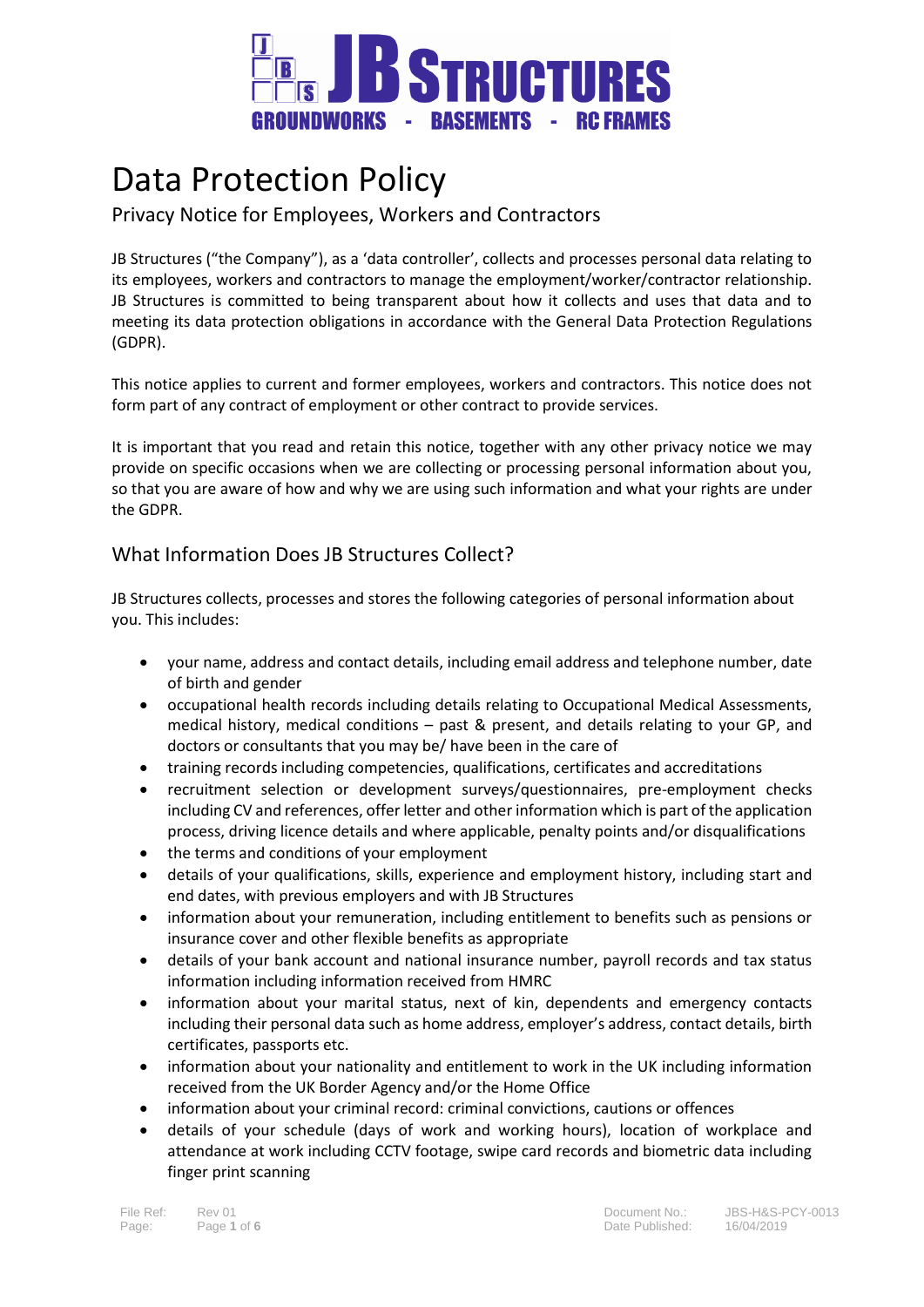

- employment records (including job titles, work history, working hours, holidays, training records and professional memberships)
- staff photographs
- information about your use of our information and communications systems
- details of periods of leave taken by you, including holiday, sickness absence, family leave and sabbaticals, and the reasons for the leave
- details of any disciplinary or grievance procedures in which you have been involved, including any warnings issued to you and related correspondence
- assessments of your performance, including appraisals, performance reviews and ratings, performance improvement plans and related correspondence
- information about medical or health conditions, including whether or not you have a disability for which JB Structures needs to make reasonable adjustments
- trade union membership
- equal opportunities monitoring information including information about your ethnic origin, sexual orientation and religion or belief and any other personal data referring to protected characteristics

## How Is Your Data Collected?

JB Structures may collect the categories of information listed above in a variety of ways. For example, data might be collected through employment agencies, application forms, CVs or resumes; obtained from your passport or other identity documents such as your driving licence; from forms completed by you at the start of or during employment (such as benefit nomination forms); from correspondence with you; or through interviews, meetings or other assessments.

In some cases, JB Structures may collect personal data about you from third parties, such as references supplied by former employers, information from employment background check providers, information from credit reference agencies and information from criminal records checks permitted by law.

Data will be stored in a range of different places, including in your personnel file and IT systems (including JB Structures' email system).

#### Why Does JB Structures Process Personal Data?

JB Structures needs to process all the categories of data in the list above primarily to enter into an employment contract with you and to meet its obligations under your employment contract. For example, it needs to process your data to provide you with an employment contract, to pay you in accordance with your employment contract and to administer benefit, pension and insurance entitlements.

In some cases, JB Structures needs to process data to ensure that it is complying with its legal obligations. For example, it is required to check an employee's entitlement to work in the UK, to deduct tax, to comply with health and safety laws and to enable employees to take periods of leave to which they are entitled.

In other cases, JB Structures has a legitimate interest in processing personal data before, during and after the end of the employment relationship. Processing employee data allows JB Structures to: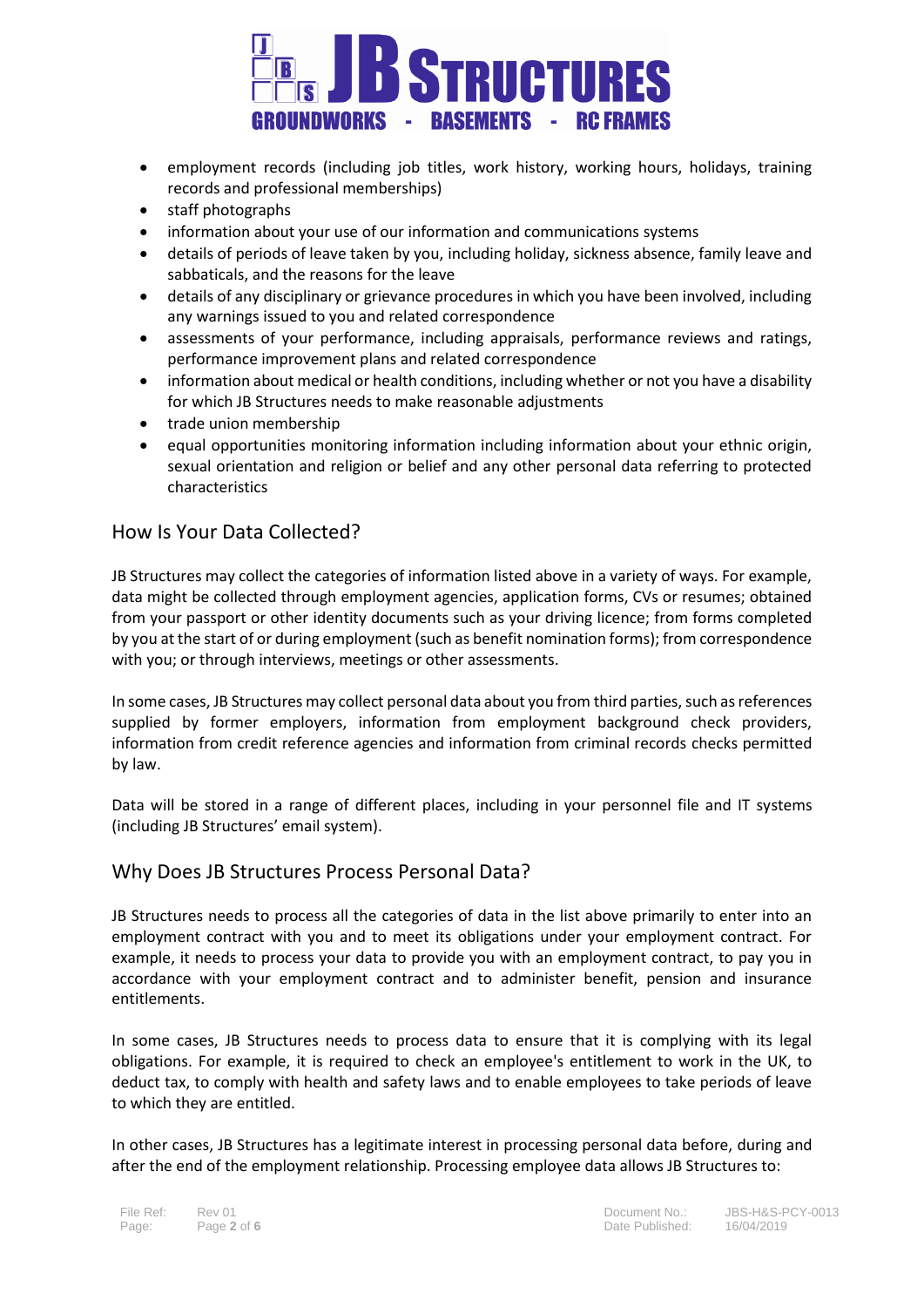

- check you are legally entitled to work in the UK
- run recruitment and promotion processes
- maintain accurate and up-to-date employment records and contact details (including details of who to contact in the event of an emergency), and records of employee contractual and statutory rights
- pay you and, if you are an employee or deemed employee for tax purposes, deducting tax and National Insurance contributions (NICs)
- operate and keep a record of disciplinary and grievance processes, to ensure acceptable conduct within the workplace
- operate and keep a record of employee performance and related processes, to plan for career development, and for succession planning and workforce management purposes
- enroll you in a pension arrangement in accordance with our statutory automatic enrolment duties
- making decisions about salary reviews and compensation
- education, training and development requirements
- operate and keep a record of absence and absence management procedures, to allow effective workforce management and ensure that employees are receiving the pay or other benefits to which they are entitled
- obtain occupational health advice, to ensure that it complies with duties in relation to individuals with disabilities and ensuring JB Structures makes provisions where necessary for reasonable adjustment, meet its obligations under health and safety law, ensures you are able to carry out the duties of your role, and ensure that employees are receiving the pay or other benefits to which they are entitled
- operate and keep a record of other types of leave (including maternity, paternity, adoption, parental and shared parental leave), to allow effective workforce management, to ensure that JB Structures complies with duties in relation to leave entitlement, and to ensure that employees are receiving the pay or other benefits to which they are entitled
- ensure effective general HR and business administration
- to monitor use of our information and communication systems to ensure compliance with our IT policies
- equal opportunities monitoring
- provide references on request for current or former employees
- respond to, and defend against legal claims
- monitor staff locations & whereabouts in order to meet fire safety regulations, health & safety compliance, and to pay you accurately for the work you do

Some of the above grounds for processing will overlap and there may be several grounds which justify JB Structures' use of your personal information.

We will not use your personal information for purposes other than that for which it was collected, unless we reasonably consider that this is required, and the reason is compatible with the original purpose. If we need to use it for an unrelated purpose, we will notify you and explain the legal basis which allows us to do so. Please be aware that we may process your personal information without your knowledge or consent, in compliance with the above, where it is required or permitted by law.

The legal basis on which we will process your personal information is to carry out our obligations under employment law, equality laws, health & safety laws and to protect your vital interests.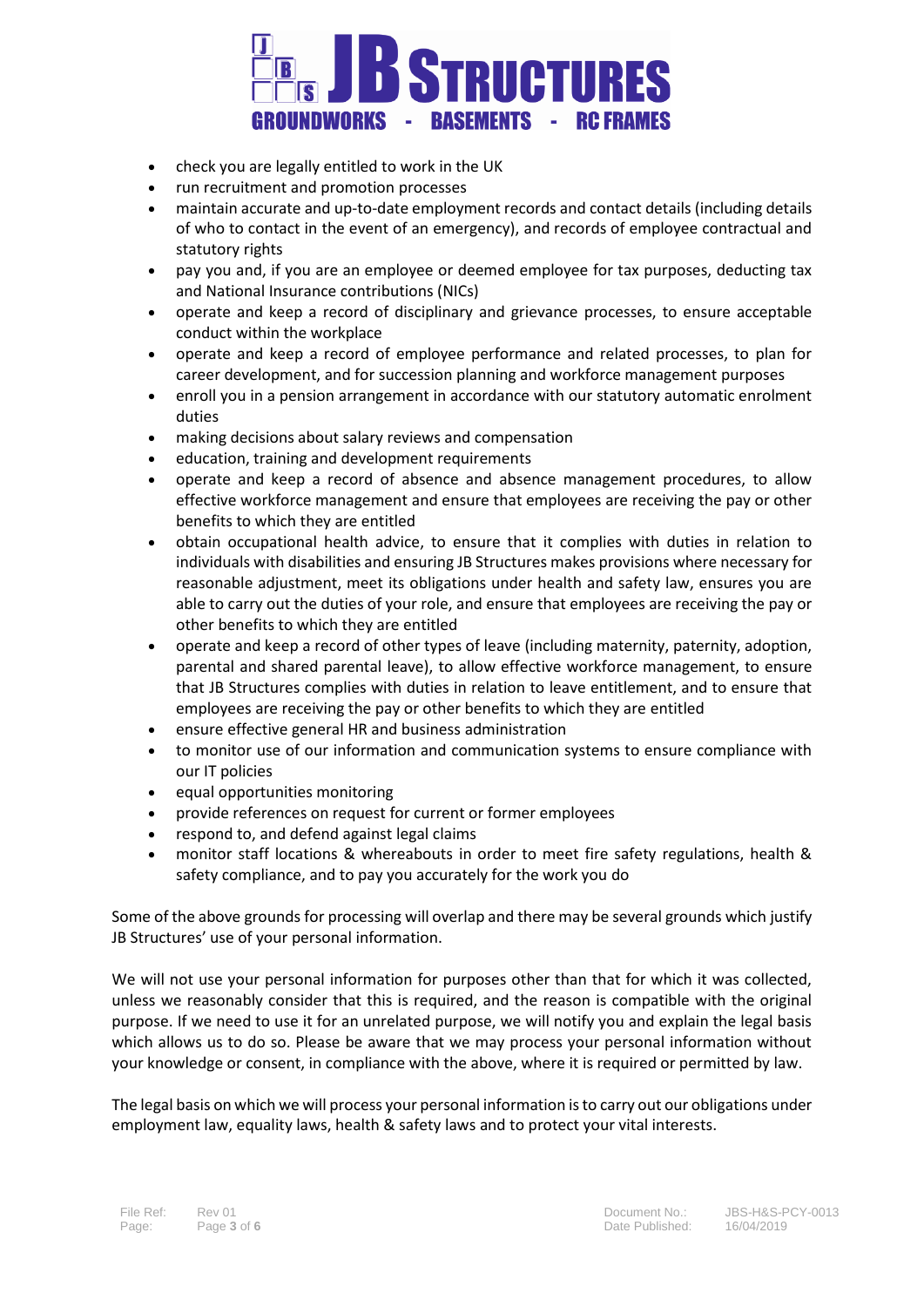

## Particularly Sensitive Personal Data

Some special categories of personal data, such as information about physical or mental health or disability, is processed to ensure your health and safety in the workplace and to assess your fitness to work, to provide workplace adjustments, to monitor and manage sickness absence and to administer benefits.

Where JB Structures processes other special categories of personal data, such as information about ethnic origin, sexual orientation or religion or belief, this is done for the purposes of equal opportunities monitoring. This is to carry out its obligations and exercise specific rights in relation to employment.

Very occasionally, we may process this type of information where it is needed in relation to legal claims or where it is needed to protect your interests, or someone else's and you are not capable of giving your consent or you have already made the information public.

#### Who Has Access to Data?

Your information may be shared internally (including payroll), your line manager, managers in the business area in which you work and IT staff if access to the data is necessary for performance of their roles.

JB Structures will share personal data with other departments within the company as part of our regular reporting activities on company performance, in the context of business reorganisation or company restructuring exercise, for system maintenance support and hosting of data,

JB Structures shares your data with third parties in order to obtain pre-employment references from other employers, obtain employment background checks from third-party providers and obtain necessary criminal records checks from the Disclosure and Barring Service. JB Structures may also share your data with third parties in the context of a sale of some or all of its business. In those circumstances the data will be subject to confidentiality arrangements.

JB Structures also shares your data with third parties that process data on its behalf, in connection with payroll, the provision of benefits and the provision of occupational health services and for fleet management and compliance purposes. We may also be required to share a limited amount of your personal data with our clients or main contractors for the purposes of site health & safety, occupational health monitoring, training & competency assessment or other contractual project requirements.

All third-party service providers are required to take appropriate security measures to protect your personal information in line with our policies. We will not allow our third-party service providers to use your personal data for their own purposes. We only permit them to process your personal data for specified purposes and in accordance with our instructions.

We may process your data upon request, in order to provide a reference to a prospective employer of yours. The company will not transfer your data to countries outside the European Economic Area.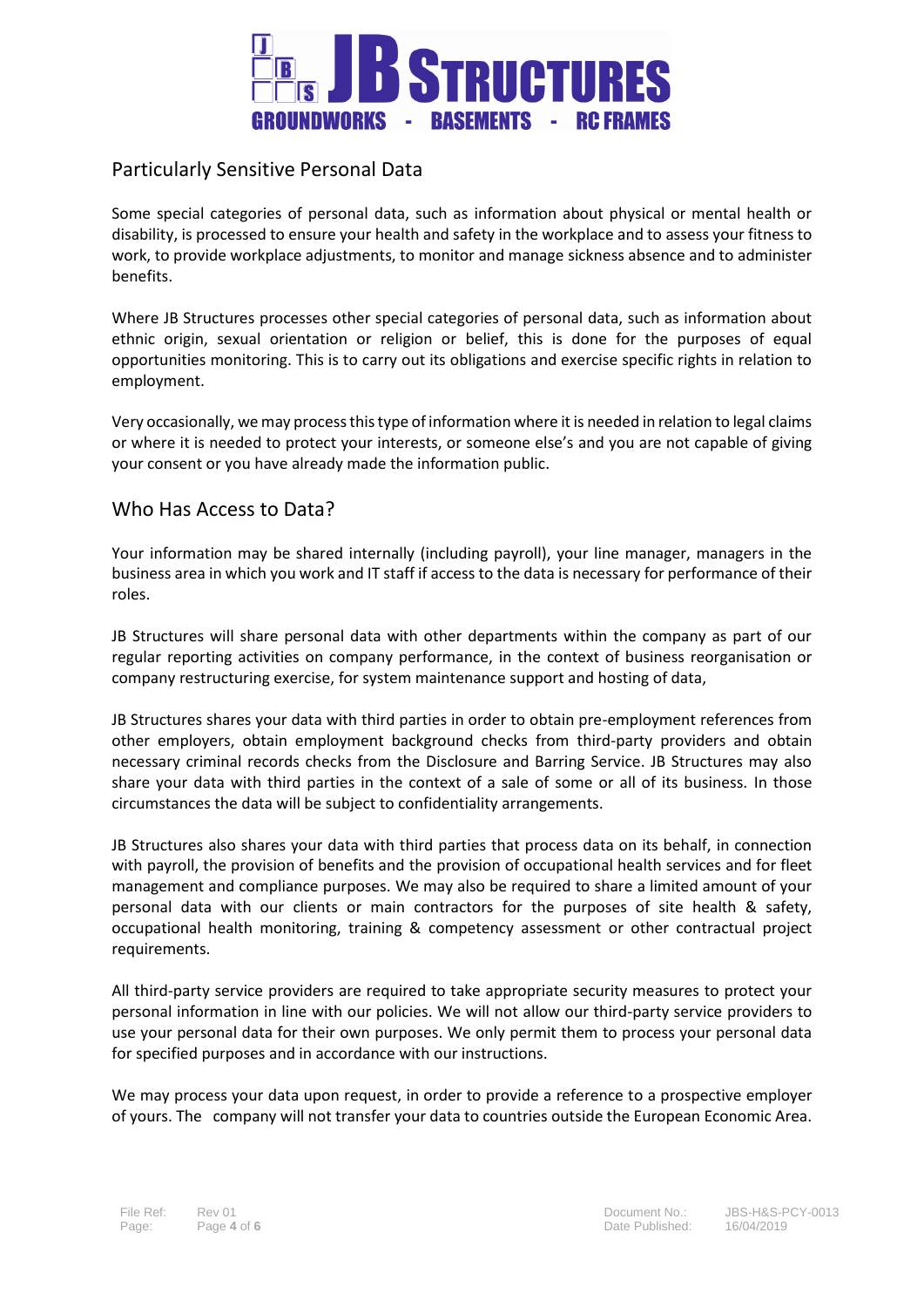

## How Does JB Structures Protect Data?

JB Structures takes the security of your data seriously. JB Structures has internal policies and controls in place to try to ensure that your data is not lost, accidentally destroyed, misused or disclosed, and is not accessed except by its employees in the performance of their duties.

In addition, we will limit access to your personal information to those employees, agents, contractors and other third parties who have a business need to know. Where JB Structures engages third parties to process personal data on its behalf, they do so on the basis of written instructions, are under a duty of confidentiality and are obliged to implement appropriate technical and organisational measures to ensure the security of data. Details of these measures can be found in our GDPR Policy.

## For How Long Does JB Structures Keep Data?

We will only retain your personal information for as long as is necessary to fulfil the purposes we collected it for, including for the purposes of satisfying any legal, accounting, or reporting requirements. JB Structures will hold your personal data at least for the duration of your employment however, to determine the specific appropriate retention period for personal data, we will consider the amount, nature and sensitivity of the personal data, the potential risk of hard from unauthorised use or disclosure of your personal data, the purpose for which we process your personal data and whether we can achieve those purposes through other means and the applicable legal requirements.

The retention periods which we have determined are as follows:

| Type                                      | <b>Retention of data</b>                                                                                         |
|-------------------------------------------|------------------------------------------------------------------------------------------------------------------|
| Recruitment & potential candidates        | Up to a maximum of 2 years after the application                                                                 |
| Agency Workers & Third-Party Workers      | Up to 5 years after the termination of worker                                                                    |
|                                           | agreement                                                                                                        |
| Labour Only Sub Contractors & CIS workers | Up to 10 years after the termination of the contract                                                             |
|                                           | for service agreement                                                                                            |
|                                           | PAYE staff (including individuals associated to them $ Up $ to 40 years after the termination of the contract of |
|                                           | employment                                                                                                       |

## Your Rights

As a data subject, you have a number of rights. You can:

- access and obtain a copy of your data on request
- require JB Structures to change incorrect or incomplete data
- require JB Structures to delete or stop processing your data, for example where the data is no longer necessary for the purposes of processing
- object to the processing of your data where JB Structures is relying on its legitimate interests as the legal ground for processing
- request that JB Structures suspend processes of your data for example, if you want us to establish its accuracy or the reason for it processing it; or
- request that we transfer your personal information to another party.